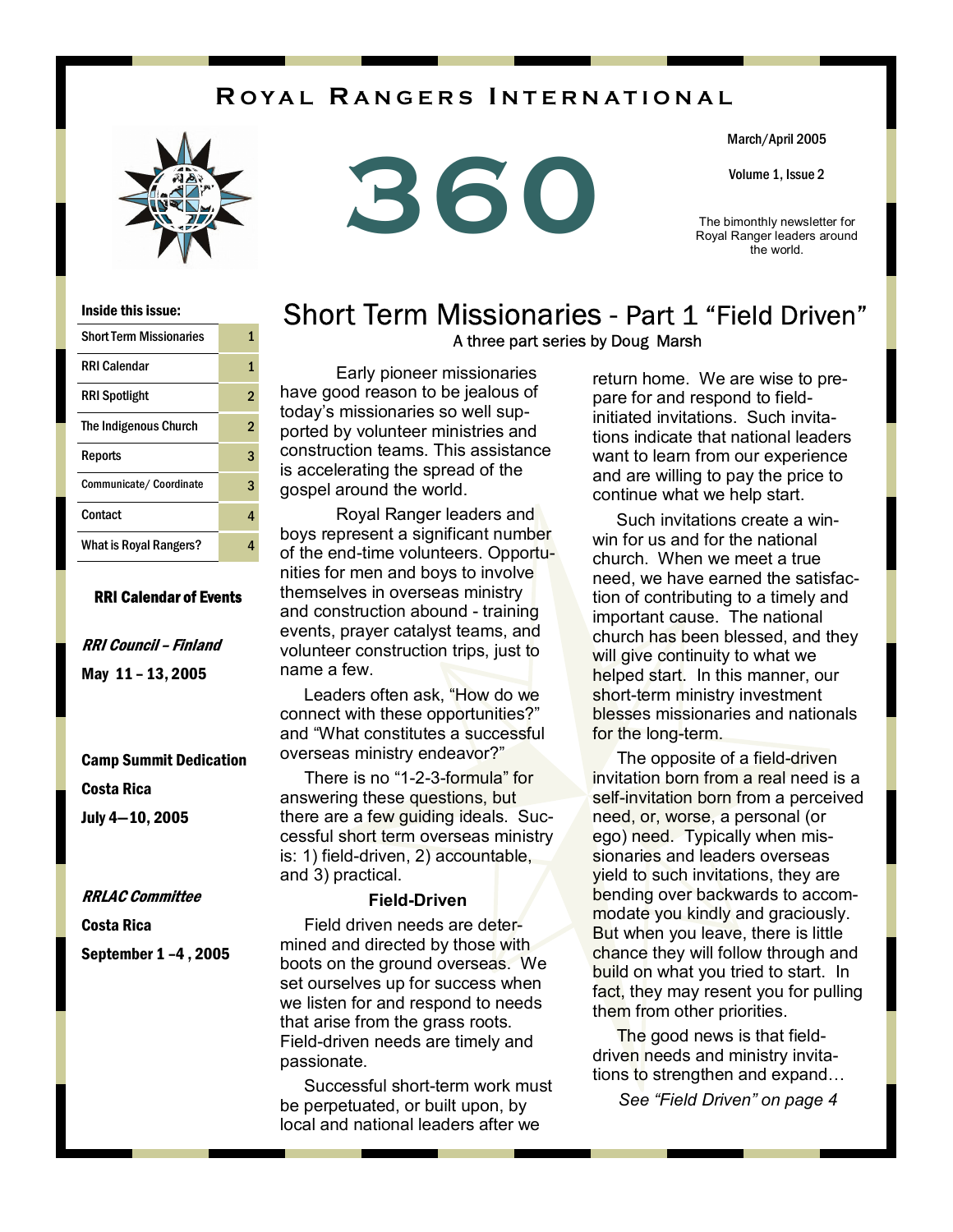

A view of one small portion of Camp Summit. This building houses the Cafeteria and Conference Room. The Repelling Tower is also visible.



Sometimes it is necessary for a missionary to start a church or ministry when pioneering in areas that have very few evangelical witnesses...

## RRI Spotlight – Camp Summit

 Camp Summit (La Cumbre) is a 35 hectare training and discipleship center serving the Royal Rangers in 22 nations of Latin America and the Caribbean. Located in north central Costa Rica, about a 2 hour drive from the capital, San José, the camp is covered by tropical trees and inhabited by various exotic birds and animals. A river runs down one side of the property and the camp has modern cabins and facilities to accommodate hundreds of Rangers. This pristine piece of land is located 20 minutes from the nearest town, Puerto Viejo de Sarapiquí.

the land for the training center in 1997 and construction started in 1998. Many volunteer construction teams from the US and elsewhere contributed towards its development, coordinated by American John Anthony. A Costa Rican named Christian Torres is the current administrator and Jeff Cooper, a missionary from Alabama (USA), is slated to be the full-time ministry director beginning in August.

## The Indigenous Church Principal

 If you haven't noticed already, the theme of this issue of the RRI 360 newsletter is "Missions." One of the most important philosophies behind Royal Ranger works around the world is the "Indigenous Church Principle." This principle teaches that the local church in each nation is responsible for reaching their own people. The rest of us, particularly when we work in a missionary capacity, should only come alongside them to help. We are to submit to the local church's authority and partner with them in their evangelistic efforts. Sometimes it is necessary for a missionary to start a church or ministry when pioneering in areas that have very few evangelical witnesses, however the work should ultimately be handed over to a native when God sends the right person. We are just there to meet a need (such as the establishing the Royal Ranger ministry for the children) until they are able to do it on their own.

 A local church or ministry is considered "indigenous" when it meets 3

RRLAC purchased

criteria. First, it must be self-governing. No foreigner should be serving as pastor or making the day to day decisions. Secondly, it should be self-supporting. The church or ministry should not be dependent on sponsorship or outside support for its survival. This is where many missionaries fail, because they too easily give in to the temptation to hand over money and the local believers often don't learn to tithe and fully trust God for their needs. Finally, in order to be indigenous, the work should be selfpropagating. The Christian community needs to grow to the point that it is reaching the nation and establishing new congregations of believers.

 If you ever go on a missions trip or attempt to pioneer the Ranger ministry in another country, please keep this important principle in mind. Contact RRI if you want more details or are planning a Ranger missions trip to another country. (See the contact information listed on page 4.)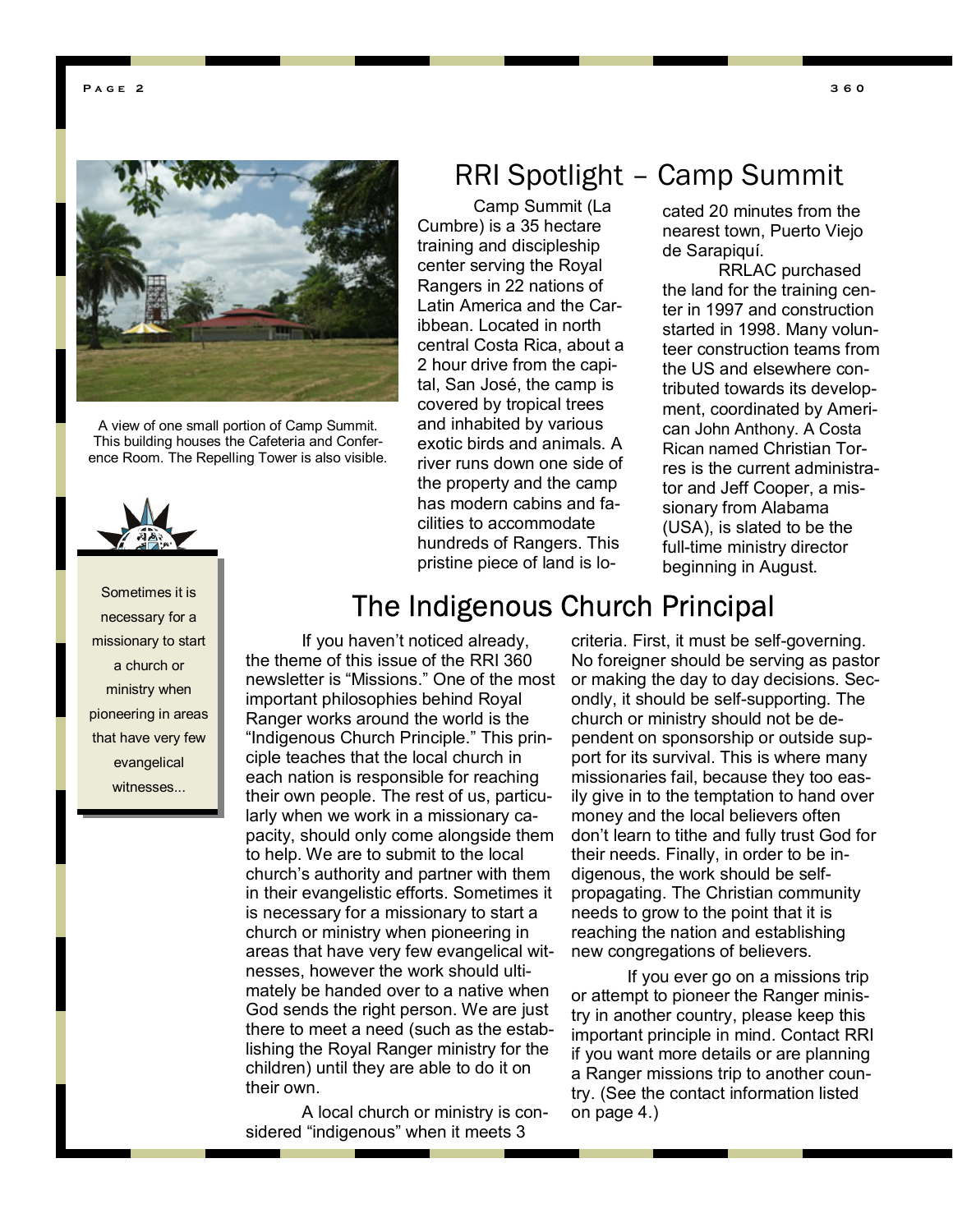## Reports

## EuroLeader Conference

Budapest, Hungary



National Commanders & leaders from 23 European countries at the annual EuroLeader Conference in Budapest, February 12, 2005.

## SAL Conference

Orlando, FL

 One outcome of the recent RRLAC meeting in Costa Rica was to determine the time, place and manner of launching the new Global Curriculum for Latin America and the Caribbean. It was decided that the national commanders and training coordinators of the 20 + RRLAC nations would be invited to Orlando, Florida for a special conference called "Seminario Actualización Latinoamérico'" or "SAL" for short. The conference is scheduled for February 20 - 25, 2006.

 Latin America's goal in the next 10 years is to grow from 45,000 boys to 250,000.



## Communicate and Coordinate – by Andy Whitman

It is a wonderful experience to pioneer the Ranger ministry in a new nation, but it can also be a real challenge. I have had the opportunity, with the help of many others, to pioneer the ministry in Macedonia and Bulgaria. Good communication with those in the "Chain of Command" (please refer to the previous issue for more information) is crucial for any endeavor. We need to let our superiors know what is taking place and allow them to carefully guide us, as they are led by God.

 Unfortunately, many leaders launch out into new territory without properly coordinating and communicating their intentions. This often leads

to confusion, frustration and even waste. Many times the efforts of some previous pioneer go unrecognized and their hard work may be undone or needlessly duplicated by well meaning, but misinformed Rangers. For example, in Malaysia the Royal Ranger ministry was unwittingly introduced in one place by a nation and also in another part of Malaysia and in a different church by another nation. Ironically, these pioneer works took place only two weeks apart, but neither group had knowledge of the other's efforts and the work was not coordinated. The result? Today there are two programs, one coed and one "boys only" in Malaysia.

 When I set out to pioneer in Bulgaria, two necessary steps took place. First, I waited until I was asked by the Coordinator for Europe to get involved. Second, I was in contact with the German Rangers of Outpost 93 in Erlangen who had a relationship with a national pastor and had already laid a foundation at that pastor's request. In fact, we met together at the last EuroCamp and then stayed in touch via email. Now, I constantly report on the developments and try to make sure that everyone involved is communicating with each other and knows what is happening.

*Continued on page 4* 

We need to let our superiors know what is taking place and allow them to carefully guide us, as they are led by God.